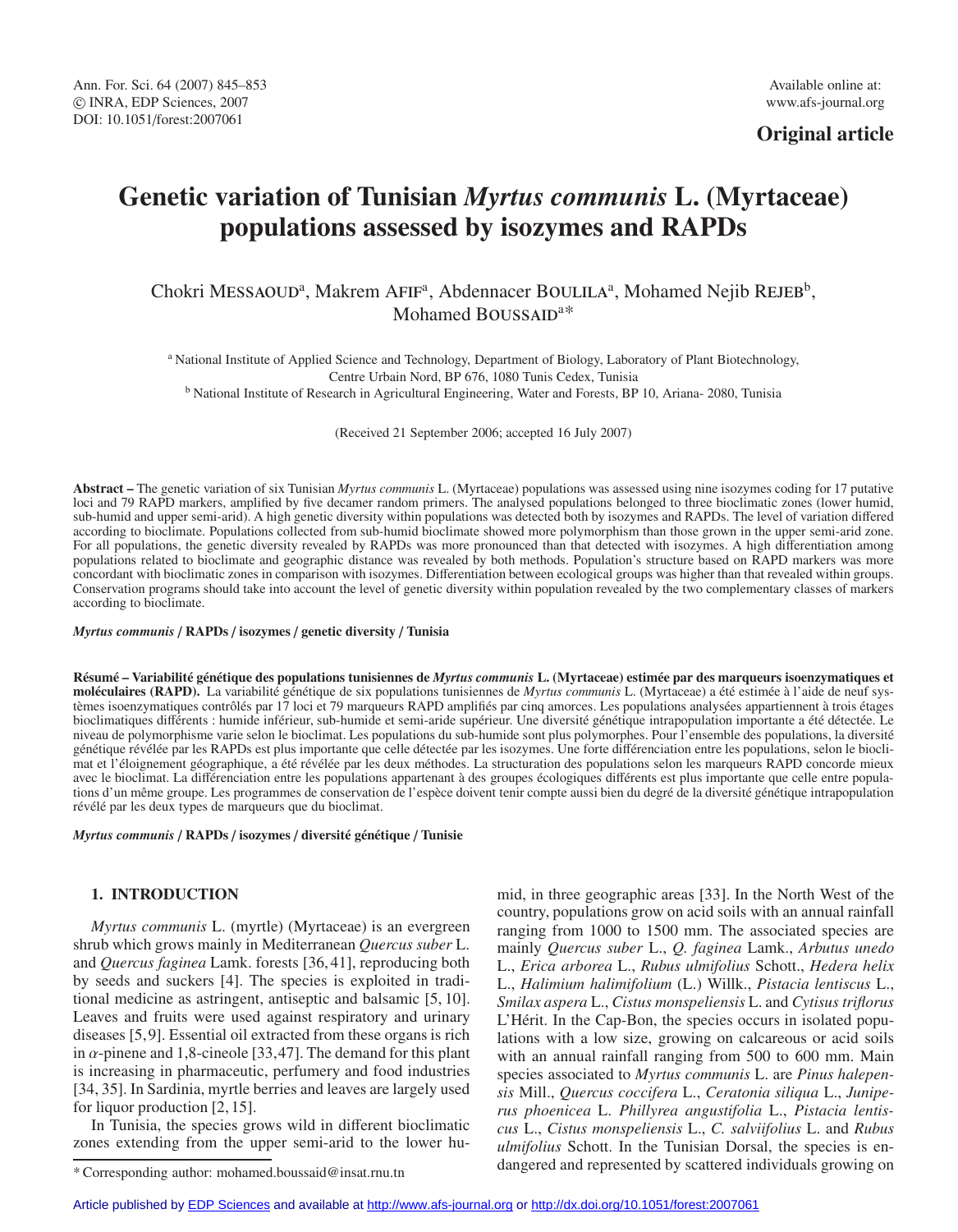calcareous soil, along profound ravines and ephemeral rivers. The annual rainfall varies from 350 to 450 mm. *Myrtus communis* L. is accompanied by *Pistacia lentiscus* L., *Ceratonia siliqua* L., *Phillyrea angustifolia* L., *Rosmarinus o*ffi*cinalis* L., *Nerium oleander* L., *Rubus ulmifolius* Schott. and *Calycotome villosa* (Poiret) Link.

In the three areas, populations are more and more disturbed and fragmented as a result of an increasing clearing, overgrazing and overexploitation. Myrtle habitat fragmentation reduced genetic diversity of the species, increased inbreeding level and led to a rapid differentiation between populations. The loss of genetic diversity affected population's evolution and reduced their future adaptation to environmental changes [8, 11, 17]. Knowledge of the level of genetic diversity within and among populations constitutes the first step to understand their subsequent evolution and to elaborate adequate preservation programs [22, 50]**.**

Isozymes are powerful tools for genetic diversity analysis and conservation biology [19, 49]. They are codominant, and assumed to be neutral. However, this assumption is not always held [7, 26]. Yet nowadays, molecular markers such as RAPDs, RFLPs, AFLPs, SSRs are used to assess population genetic variation. RAPD markers (Random Amplified Polymorphic DNA) are selectively neutral, involve a large number of loci and cover a larger part of the genome. They also provide more valuable information into population differentiation and help to elaborate efficient conservation strategies [16, 18, 23, 42]. However, most RAPD loci are assumed to possess only two alleles and segregate as dominant markers, leading to an underestimation of the genetic diversity [30, 45].

Because isozymes and RAPDs, each has advantages and limitations to assess genetic variations their joint use is necessary to better estimatethe genetic diversity and population structure in order to avoid wrong conclusions for rational use of species [28, 46].

In this paper, we investigate the genetic variation of six natural Tunisian myrtle populations growing in different bioclimatic regions, using both isozymic and RAPD markers. This study constitutes a complementary to that previously reported on Tunisian myrtle population's structure based on isozymes [32], for further global information in order to elaborate improvement and conservation programs.

We address the following questions: (1) What is the pattern of genetic variation within and among populations based on each marker? (2) Is population differentiation related to bioclimate? (3) Do isozymic andRAPD markers provide similar conclusions? (4) What is the implication of the detected genetic variation for conservation strategies?

## **2. MATERIALS AND METHODS**

### **2.1. Surveyed populations and sampling**

Six Tunisian *Myrtus communis* populations (Fig. 1 and Tab. I) were sampled to assess their genetic variation. These populations belonged to lower humid, sub-humid and upper semi-arid bioclimatic zones [12, 36]. Plants, in each population, were sampled at



**Figure 1.** Map of Tunisia: Geographic location of the six populations of *Myrtus communis* analysed. 1, 2, 3, 4, 5 and 6: populations. \* Great towns.

distances exceeding 20 m to avoid multiple sampling from the same parent. Twenty and seven to eight plants per population were used for isozyme and RAPD analyses, respectively. Analysed organs were leaves collected from each individual.

## **2.2. Isozyme electrophoresis**

Proteins were extracted from 350 mg young leaves ground in 1 ml extraction buffer with liquid nitrogen. The extraction method, the composition of gel and electrode buffers were reported in Messaoud et al. [32]. We used horizontal 13% starch gel electrophoresis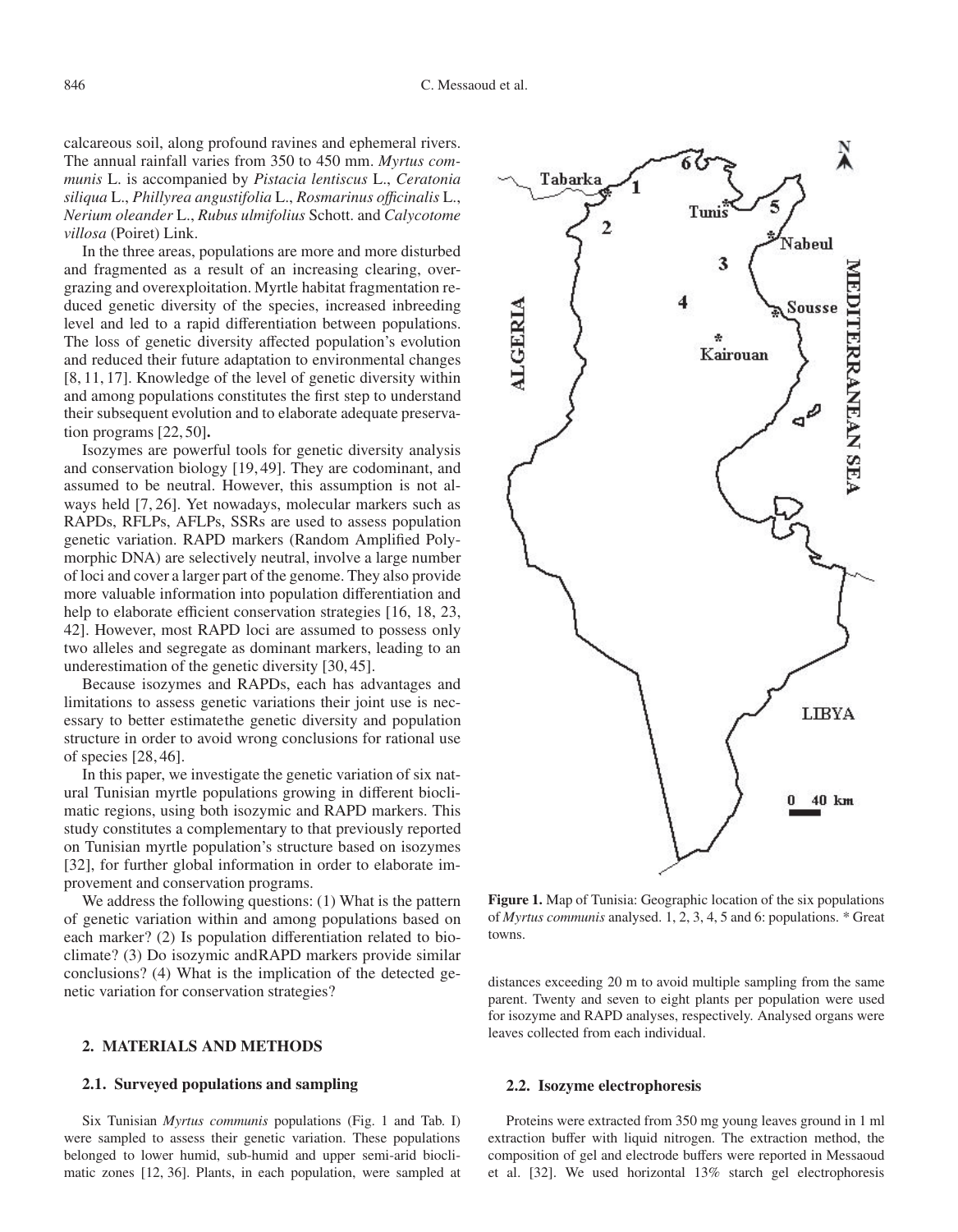**Table I.** Main ecological traits for the six Tunisian *Myrtus communis* populations analyzed.

| Population code | Location         | Latitude           | Longitude                 | Bioclimatic zone* | Geographic region      | Q <sub>2</sub> | Winter variant          | Altitude (m) |
|-----------------|------------------|--------------------|---------------------------|-------------------|------------------------|----------------|-------------------------|--------------|
|                 | Tamra            | $37^{\circ}$ 05' N | $8^{\circ}$ 65' E         | Lower Humid       | North West             | 144.24         | Cool                    | 440          |
|                 |                  |                    |                           |                   |                        |                | $1 < m < 3^\circ C$     |              |
| 2               | Fernena          | $36^{\circ} 42' N$ | $8^\circ 48'$ E           | Lower Humid       | North West             | 144.24         | Temperate               | 300          |
|                 |                  |                    |                           |                   |                        |                | $3 < m < 4.5^{\circ}$ C |              |
| 3               | Zaghouan Jebel   | $36^{\circ} 26' N$ | $10^{\circ} 46^{\circ}$ E | Upper Semi-arid   | <b>Tunisian Dorsal</b> | 55.44          | Temperate               | 300          |
|                 | mountain         |                    |                           |                   |                        |                | $3 < m < 4.5^{\circ}$ C |              |
| $\overline{4}$  | Bargou Jebel     | $36^{\circ}$ 05' N | $9^{\circ}$ 30' E         | Upper Semi-arid   | <b>Tunisian Dorsal</b> | 45.70          | Temperate               | 865          |
|                 | mountain         |                    |                           |                   |                        |                | $3 < m < 4.5^{\circ}$ C |              |
| 5               | Abdrrahman Jebel | $36^{\circ} 40' N$ | $10^{\circ} 46'$ E        | Sub-humid         | Cap Bon                | 65.61          | Temperate               | 420          |
|                 | mountain         |                    |                           |                   |                        |                | $3 < m < 4.5^{\circ}$ C |              |
| 6               | <b>Bizerte</b>   | $37^{\circ}$ 15' N | $9^{\circ}$ 48' E         | Sub-humid         | North East             | 88.70          | Hot                     | 50           |
|                 |                  |                    | $7 < m < 10.5$ °C         |                   |                        |                |                         |              |

\* Bioclimatic zones were defined according to Emberger's  $Q_2$  pluviothermic coefficient [12].  $Q_2 = 2000 P/(M^2-m^2)$  where P is the mean of annual rainfall (mm), M (K) is the mean of maximal temperatures for the warmest month (June) and m (K) is the mean of minimum temperatures for the coldest month (February).  $Q_2$  values were calculated for each site using P, M and m values for the period 1953–2003. Data have been provided by the Tunisian National Institute of Meteorology.

to screen 9 enzyme systems: Leucine aminopeptidase (Lap, E.C. 3.4.11.1), Alcohol dehydrogenase (Adh, E.C. 1.1.1.1), Glutamate oxaloacetate transaminase (Got, E.C. 2.6.1.1), Esterase (Est, E.C. 3.1.1.), Isocitrate dehydrogenase (Idh, E.C. 1.1.1.42), Malate dehydrogenase (Mdh, E.C. 1.1.1.37), Phospho-glucomutase (Pgm, E.C. 2.7.5.1), 6-Phosphogluconate dehydrogenase (6-Pgd, E.C. 1.1.1.44) and Phosphoglucoisomerase (Pgi, E.C. 5.3.1.9). Electrophoresis was carried out at  $4 °C$  for  $8 h (50 mA)$ . Staining isozymes protocols followed standard methods as reported by Goodman et al. [20] and Weeden and Wendel [51].

## **2.3. RAPD procedure**

## *2.3.1. DNA extraction*

Young leaves  $(0.5 \text{ g})$  were powdered in liquid nitrogen, mixed with 700 μL CTAB extraction buffer and 100 mg PVP 40000. Samples were then incubated at 65 ◦C for 30 min with slow shaking every 10 min. Subsequently the mixture was treated twice with 700 μL chloroform-isoamyl alcohol (24:1) and centrifuged for 10 min at 12000 rpm. DNA precipitation was performed following the method described by Lodhi et al. [29]. The quality of the DNA was estimated on an agarose gel (0.8 %) stained with ethidium bromide.

## *2.3.2. Primers and PCR conditions*

Twenty RAPD primers (kit OPJ, Genset Oligos, Promega) were tested. After optimising the PCR conditions, five RAPD primers (OPJ04, OPJ08, OPJ10, OPJ12 and OPJ20) were selected on the basis of the reproducibility and the polymorphism of the generated bands. The PCR reaction was performed in 25 μL reaction volume containing 50 ng DNA template, 2.5 μL of 10 X reaction buffer, 40 pmoles of primer, 200 μM of each dNTP, 2.5 mM  $MgCl<sub>2</sub>$  and 1.5 U Taq polymerase (Promega). Mixture was overlaid with 1 drop of mineral oil and amplified in a Programmable Stuart Thermal Cycler (Maxi-Gene) under the following conditions: 94 ℃ for 2 min, followed by 45 cycles at 94 ◦C for 30 s, 36 ◦C for 1 min and 72 ◦C for 2 min. The last step was 72 ℃ for 10 min for final polymerase reaction. PCR products were separated by electrophoresis in 1.5% agarose gel at 120 V for 2 h in 1 X TAE buffer (pH 8). Gel was stained with ethidium bromide, visualized under UV light and photographed with DOC PRINT Photo Documentation System. Molecular weights were estimated using a 200 pb DNA Promega ladder.

## **2.4. Data analysis**

## *2.4.1. Isozyme analysis*

Genetic variation within populations and within ecological groups (each group including populations from the same bioclimate) was assessed using the number of alleles per locus (*A*), the effective number of alleles per locus (*Ae*), the percentage of polymorphic loci (*Pi*) and the observed (*Ho*) and expected (*He*) heterozygosities. Calculation of *A*, *Pi*, *Ho* and *He* parameters were performed using BIOSYS software package [44]. The POPGENE program [56] was used to estimate *Ae* values. The comparison of *A*, *Ae*, *He* and *Ho* between ecological groups was performed using a variance analysis (ANOVA procedure) over all loci.

Departure from Hardy-Weinberg equilibrium was evaluated by Wright's inbreeding coefficient ( $F_{IS}$ ) [54] estimated over all loci according to Weir and Cockerham's estimates [52]. Significance of deficit or excess of heterozygotes were performed by randomizing alleles among individuals.

Differentiation among populations (all populations or populations within the same ecological group) or among groups was estimated by Wright's *F*-statistics ( $F_{IT}$ ,  $F_{ST}$  and  $F_{IS}$ ) [54] using the program FS-TAT version 2.9.3 [21].  $F_{IT}$  and  $F_{IS}$  are the inbreeding coefficients in all populations and within population respectively.  $F_{ST}$  indicates the level of differentiation among populations. Significance of F-statistics was tested after 1000 permutations.

Nei's unbiased genetic identity coefficients [37] were calculated for all pairs of populations. The data was then used to produce a dendrogram based on the unweighted pair group method with the arithmetic averaging algorithm (UPGMA).

# *2.4.2. RAPD analysis*

RAPD bands amplified by each of the five primers were numbered sequentially in decreasing order according to the molecular weight.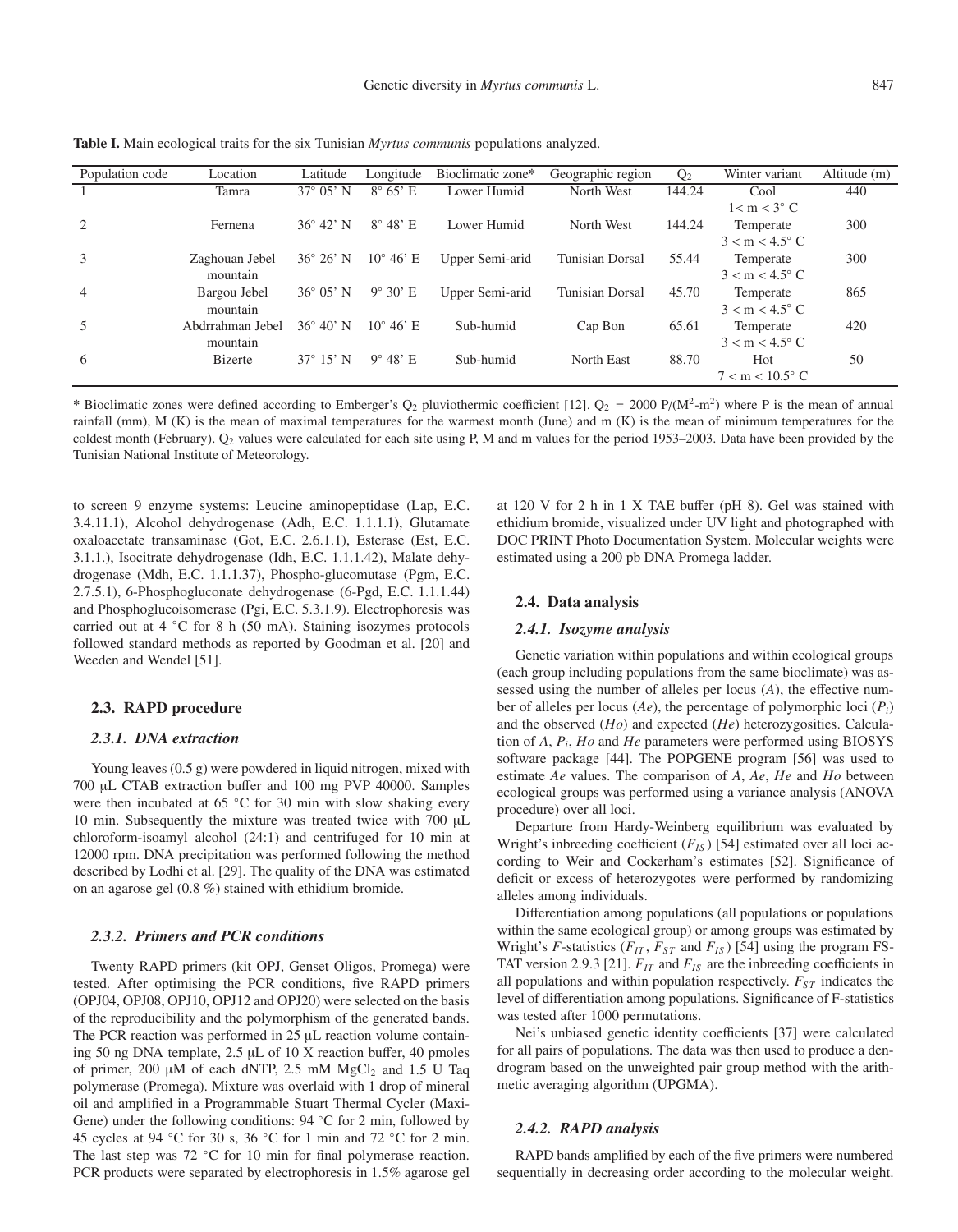#### 848 C. Messaoud et al.

Table II. Genetic diversity within populations and within ecological groups assessed by isozyme and RAPD markers: mean number of alleles per locus (*A*), effective number of alleles per locus (*Ae*), percentage of polymorphic loci (*Pi* and *Pr*), observed (*Ho*) and expected heterozygosities (*He*) and Shannon's diversity index (*H* ).

|                  | Isozyme    |             |         |               |               |            | <b>RAPD</b> |               |
|------------------|------------|-------------|---------|---------------|---------------|------------|-------------|---------------|
|                  | A          | Ae          | $P_i\%$ | Ho            | He            | $F_{IS}$   | $P_r$ %     | H'            |
| Population       |            |             |         |               |               |            |             |               |
|                  | 1.4(0.1)   | 1.31(0.10)  | 41.20   | 0.121(0.048)  | 0.179(0.055)  | $0.334***$ | 49.37       | 0.442         |
| 2                | 1.4(0.1)   | 1.18(0.08)  | 29.40   | 0.065(0.042)  | 0.107(0.045)  | $0.403***$ | 56.96       | 0.482         |
| 3                | 1.5(0.1)   | 1.22(0.09)  | 47.10   | 0.074(0.034)  | 0.135(0.044)  | $0.446***$ | 50.63       | 0.435         |
| 4                | 1.5(0.1)   | 1.31(0.10)  | 47.10   | 0.082(0.042)  | 0.190(0.055)  | $0.573***$ | 53.16       | 0.470         |
| 5                | 1.5(0.1)   | 1.30(0.09)  | 52.90   | 0.103(0.049)  | 0.178(0.050)  | $0.428***$ | 54.43       | 0.523         |
| 6                | 1.5(0.1)   | 1.35(0.11)  | 47.10   | 0.135(0.050)  | 0.195(0.057)  | $0.310**$  | 46.84       | 0.422         |
| <b>Mean</b>      | 1.47(0.02) | 1.28(0.03)  | 44.13   | 0.097(0.01)   | 0.163(0.012)  | $0.410***$ | 51.90       | 0.462(0.015)  |
| Bioclimatic zone |            |             |         |               |               |            |             |               |
| LH               | 1.5(0.1)a  | 1.25(0.07)a | 41.20   | 0.093(0.043)a | 0.150(0.048)a | $0.387**$  | 62.03       | 0.507(0.047)a |
| <b>SH</b>        | 1.6(0.1)a  | 1.34(0.10)a | 47.10   | 0.125(0.047)a | 0.203(0.056)a | $0.397**$  | 64.56       | 0.553(0.046)a |
| <b>USA</b>       | 1.6(0.1)a  | 1.28(0.10)a | 47.10   | 0.078(0.034)a | 0.165(0.048)a | $0.529**$  | 60.76       | 0.503(0.046)a |
| <b>Mean</b>      | 1.57(0.03) | 1.29(0.02)  | 45.13   | 0.099(0.020)  | 0.173(0.033)  | $0.433***$ | 62.45       | 0.521(0.016)  |

Standard errors are in parentheses; \*\* significant at  $P < 0.01$ ; \*\* significant at  $P < 0.001$ ;  $P_i\% =$  (polymorphic loci/total loci)  $\times 100$ ;  $P_r\% =$ (polymorphic RAPD bands/total RAPD bands) ×100; LH: lower humid, SH: sub-humid, USA: upper semi-arid. Values with the same letter in column are not significantly different (ANOVA,  $P > 0.05$ ).

RAPD fragments with the same mobility were scored for band presence (1) or absence (0). Since RAPD markers are dominant, it was assumed that each band represented the phenotype at a single bi-allelic locus [24, 53].

Genetic diversity within populations was estimated using the percentage of polymorphic bands  $P_r$ %  $[P_r$ % = (polymorphic bands/total bands)  $\times$  100)] and Shannon's *H'* index  $[H' = (-\Sigma \pi_i \log_2 \pi_i)/L, \pi_i]$  is the frequency of the *i*th RAPD band in that population and L is the number of loci].

To compare Shannon's *H'* index between the three bioclimatic zones, a variance analysis (ANOVA procedure) over loci was used.

Genetic similarity between individuals was estimated using the Nei and Li's similarity coefficient [38]:  $S_{xy} = 2m_{xy}/(m_x + m_y)$ , where  $m_{xy}$  is the number of bands shared by samples *x* and *y*, and  $m_x$  and  $m_y$ are the number of bands in samples *x* and y, respectively. Genetic distance (*D*) was estimated using the complementary value of similarity coefficient:  $D_{xy} = 1 - S_{xy}$ . A cluster analysis (UPGMA), based on the similarity matrix between individuals, was used to ordinate relationships among individuals using Multi-Variate Statistical Package MVSP [27].

The genetic variation within and among populations or within and between bioclimatic zones was also estimated by the molecular variance analysis (AMOVA) [13], based on the genetic distances between individuals. Φ-statistics:  $\Phi_{ST}$  (differentiation among populations),  $\Phi_{CT}$  (differentiation among ecological groups) and  $\Phi_{SC}$  (differentiation among populations within groups), were calculated. Significance of variance components and of Φ-statistics were evaluated using permutations procedures. All analyses were performed using WINAMOVA program, version 1.55 [13].

The correlation between  $log_{10}$  of gene flow ( $Nm$ ) and  $log_{10}$  of geographic distance between pairs of populations was tested by the Mantel test [31] using the program zt [6].  $Nm = [(1/\Phi_{ST})-1]/4$  [54], where  $\Phi_{ST}$  is the pairwise genetic distance between populations, calculated from AMOVA.

#### *2.4.3. Combined data analysis*

Population structure, based on both isozymic and RAPD markers, was estimated by an UPGMA cluster analysis performed on the similarity matrix calculated from the combination of allele (isozyme) and RAPD band frequencies data. Cluster analysis was carried out using Multi-Variate Statistical Package MVSP [27].

The relationship between isozyme and molecular genetic diversity parameters was tested by the calculation of the correlation coefficient  $(i)$  between the Shannon's index  $(H')$  and the expected heterozygosity (*He*) for each population using Kendall's rank test [39], (ii) between pairwise  $F_{ST}$  (isozyme) and  $\Phi_{ST}$  (RAPD) values. Significance of the correlation was evaluated by the Mantel test [31].

## **3. RESULTS**

## **3.1. Isozyme genetic diversity and population structure**

For all populations, the nine analysed enzymes were encoded by 17 putative loci [32]. Twelve (70.59%) out of them were polymorphic (Lap-1, Pgm-1, Est-1, Got-1, Idh-1, Idh-2, Pgi-2, Adh-2, 6Pgd-2, Mdh-1, Mdh-2 and Mdh-3). Allelic frequencies varied according to bioclimate [32]. Pgd-2b and Got-1a were not detected in populations of the lower humid bioclimate. Adh-2a was not revealed in the upper semi-arid. Pgi-2a was detected only in some populations from the subhumid and the lower humid.

Levels of genetic diversity varied according to populations (Tab. II). The average number of alleles per locus (*A*) was 1.47 (from 1.4 for populations 1 and 2 to 1.5 for populations 3, 4, 5 and 6). The effective number of alleles per locus (*Ae*) varied from 1.18 (population 2) to 1.35 (population 6). The percentage of polymorphic loci (*Pi*) ranged between 29.4% (population 2, Fernena) to 52.9% (population 5, Abderrahman Jebel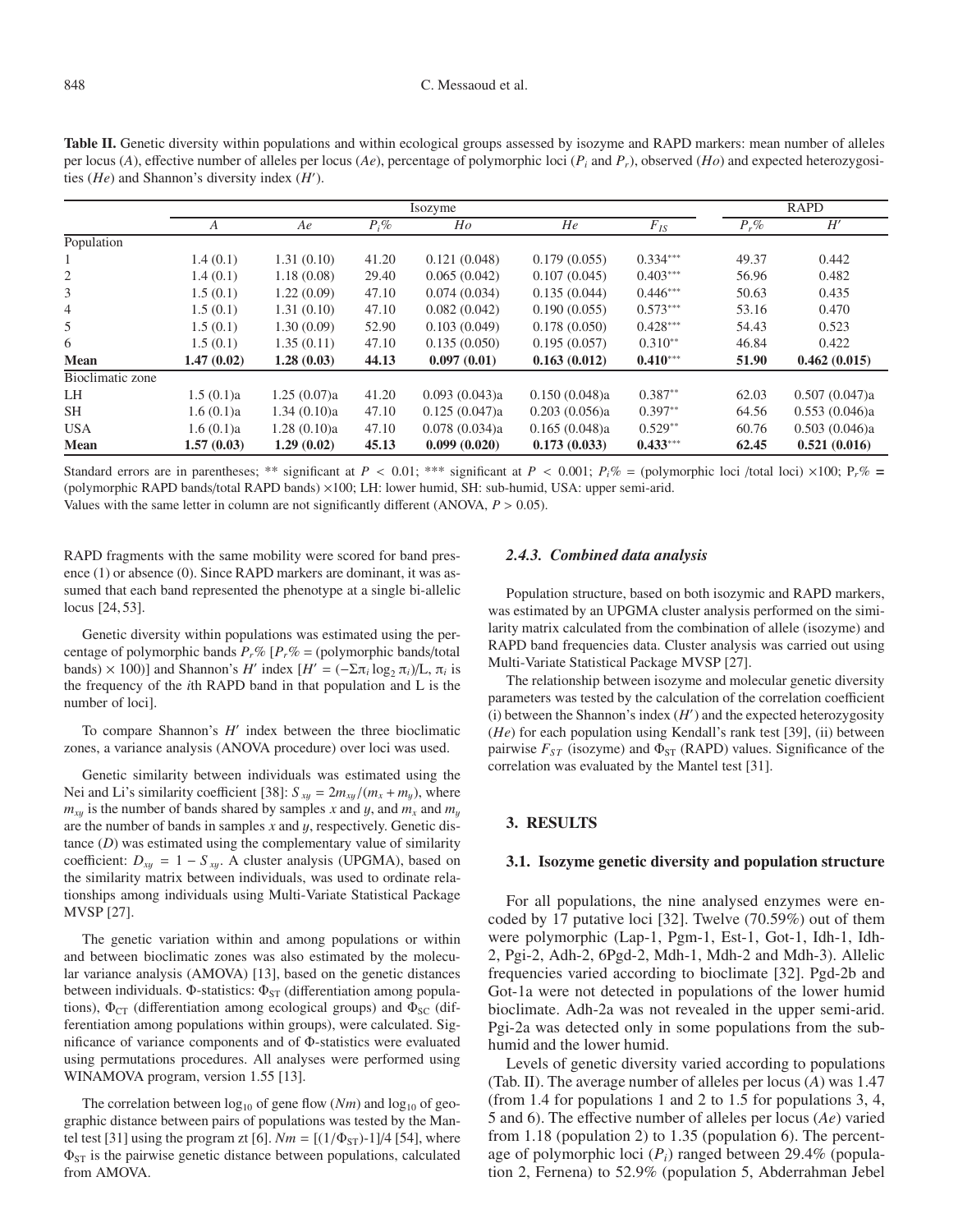|                                        | $F_{IT}$           | $F_{ST}$             | $F_{IS}$           |
|----------------------------------------|--------------------|----------------------|--------------------|
| All populations (all polymorphic loci) | $0.657(0.106)$ *** | $0.414(0.097)$ ***   | $0.410(0.138)$ *** |
| Within bioclimatic zone                |                    |                      |                    |
| LH                                     | $0.405(0.208)$ *** | $0.077~(0.047)^{ns}$ | $0.348(0.205)$ *** |
| <b>SH</b>                              | $0.425(0.165)$ *** | $0.093~(0.043)^{ns}$ | $0.364(0.169)$ *** |
| <b>USA</b>                             | $0.532(0.152)$ *** | $0.032 (0.015)^{ns}$ | $0.516(0.157)$ *** |
| Among bioclimatic zone                 | $0.688(0.102)$ *** | $0.445(0.104)$ ***   | $0.433(0.139)$ *** |
| (LH- SH-USA)                           |                    |                      |                    |

**Table III.** *F*-statistics ( $F_{IT}$ ,  $F_{ST}$ ,  $F_{IS}$ ) calculated for all populations, populations within the same bioclimate and between bioclimates.

Standard errors are in parentheses; ns: not significant at  $P > 0.05$ ; \*\*\* significant at  $P < 0.001$ .

**Table IV.**  $F_{ST}$  (above diagonal) and  $\Phi_{ST}$  (below diagonal) values between pairs of populations analysed.

| Population |              |                                |                       |                                  |              |                       |
|------------|--------------|--------------------------------|-----------------------|----------------------------------|--------------|-----------------------|
|            |              | $0.079^{ns}$                   |                       | $0.616***$ $0.521***$            | $0.047^{ns}$ | $0.169*$              |
|            | $0.017^{ns}$ |                                | $0.679***$            | $0.593***$                       | $0.105^{ns}$ | $0.275*$              |
|            | $0.401***$   | $0.412***$                     |                       | 0.033 <sup>ns</sup>              | $0.557***$   | $0.505***$            |
|            | $0.359***$   | $0.368***$ 0.033 <sup>ns</sup> |                       |                                  | $0.458***$   | $0.405***$            |
| 5          | $0.283***$   | $0.275***$                     | $0.372***$ $0.379***$ |                                  |              | $0.091$ <sup>ns</sup> |
| 6          | $0.324***$   |                                |                       | $0.365***$ $0.417***$ $0.403***$ | $0.119***$   |                       |

ns: Not significant;  $*$  significant at  $P < 0.05$ ;  $***$  significant at  $P < 0.001$ .

mountain) with a mean of 45.13%. The averages of the observed (*Ho*) and expected (*He*) heterozygosities were 0.097 and 0.163, respectively. A significant excess of homozygotes  $(F_{IS} > 0, P < 0.01)$  was observed for all populations.

Within bioclimatic zones the average number of alleles per locus (*A*) was 1.57 (1.5 to 1.6), the effective number of alleles per locus (*Ae*) ranged from 1.25 to 1.34, with an average of 1.29. The mean percentage of polymorphic loci  $(P_i)$  was 45.13% (41.2% to 47.1%). The averages of the observed (*Ho*) and expected (*He*) heterozygosities were 0.099 and 0.173, respectively. *A*, *Ae*, *Ho* and *He* values did not show significant differences among bioclimatic zones (*P* > 0.05, Tab. II). All bioclimatic zones were characterized by a significant deficit of heterozygotes ( $F_{IS} > 0$ ,  $P < 0.01$ ).

Wright's *F* statistics revealed significantly deficiencies of heterozygotes at species ( $F_{IT}$  = 0.657) and population ( $F_{IS}$  = 0.410) levels (Tab. III). For all loci, the average  $F_{ST}$  was 0.414, indicating a high genetic differentiation among populations (Tab. III). Significant differences in  $F_{ST}$  values were observed among the majority of pairwise populations ( $P < 0.05$  and  $P < 0.001$  after 1000 permutations) (Tab. IV). The lowest  $F_{ST}$ value (0.033) was observed among populations 3 and 4 (60 km distant) and the highest one (0.679) was detected between populations 2 and 3 (140 km distant). Gene flow among populations was not significantly correlated with geographic distance (Mantel test, *r* = −0.286, *P* = 0.178 > 0.05).

Within each ecological group, differentiation between populations was not significant  $(0.032 < F_{ST} < 0.093, P > 0.05$ after 1000 permutations). However, a high differentiation was observed between the three ecological groups ( $F_{ST} = 0.445$ ,  $P < 0.001$ ).

0.76 0.80 0.84 0.88 0.92 0.96  $1.00$ Similarity **Figure 2.** UPGMA dendrogram based on Nei's unbiased genetic sim-

ilarity coefficients for the 6 populations of *Myrtus communis*. \* Bioclimatic zone appartenance: ▲ lower humid, ● sub-humid, ■ upper semi-arid.

Nei's genetic similarity indices (*I*) between pairs of populations were high  $(0.701 < I < 0.991$ ; data available upon request). The average genetic identity for all populations was 0.86. The dendrogram, constructed using these similarity coefficients, showed two distinct groups (Fig. 2). The first one includes populations 3 and 4 belonging to the upper semi-arid bioclimate. Populations 1, 2, 5 and 6 from the lower humid and the sub-humid zones clustered together in the second group.

# **3.2. RAPD genetic diversity and di**ff**erentiation**

For all individuals (45 over all populations), a total of 79 RAPD fragments were amplified (Tab. V). The number of bands varied from 9 (OPJ04) to 23 (OPJ20) according to the used primer. 88.61% of the amplified bands were polymorphic and 11.39% were scored for all individuals. Specific bands were revealed according to bioclimate. Bands 950 pb (OPJ04), 320 pb, 1500 pb, 1800 pb (OPJ08) and 1400 pb, 1600 pb, 1800 pb (OPJ20) were restricted to populations from the lower humid and the sub-humid. Bands 500 pb, 550 pb (OPJ10) and 320 pb, 340 pb, 360 pb, 390 pb, 650 pb, 1300 pb (OPJ20) were observed only in the upper semi-arid.

The percentage of polymorphic loci per primer (*Pr*) ranged from 66.67 (OPJ08) to 100% (OPJ04 and OPJ20). Average polymorphisms within populations ranged from 46.84% (population 6) to  $56.96\%$  (population 2), with a mean of  $51.9\%$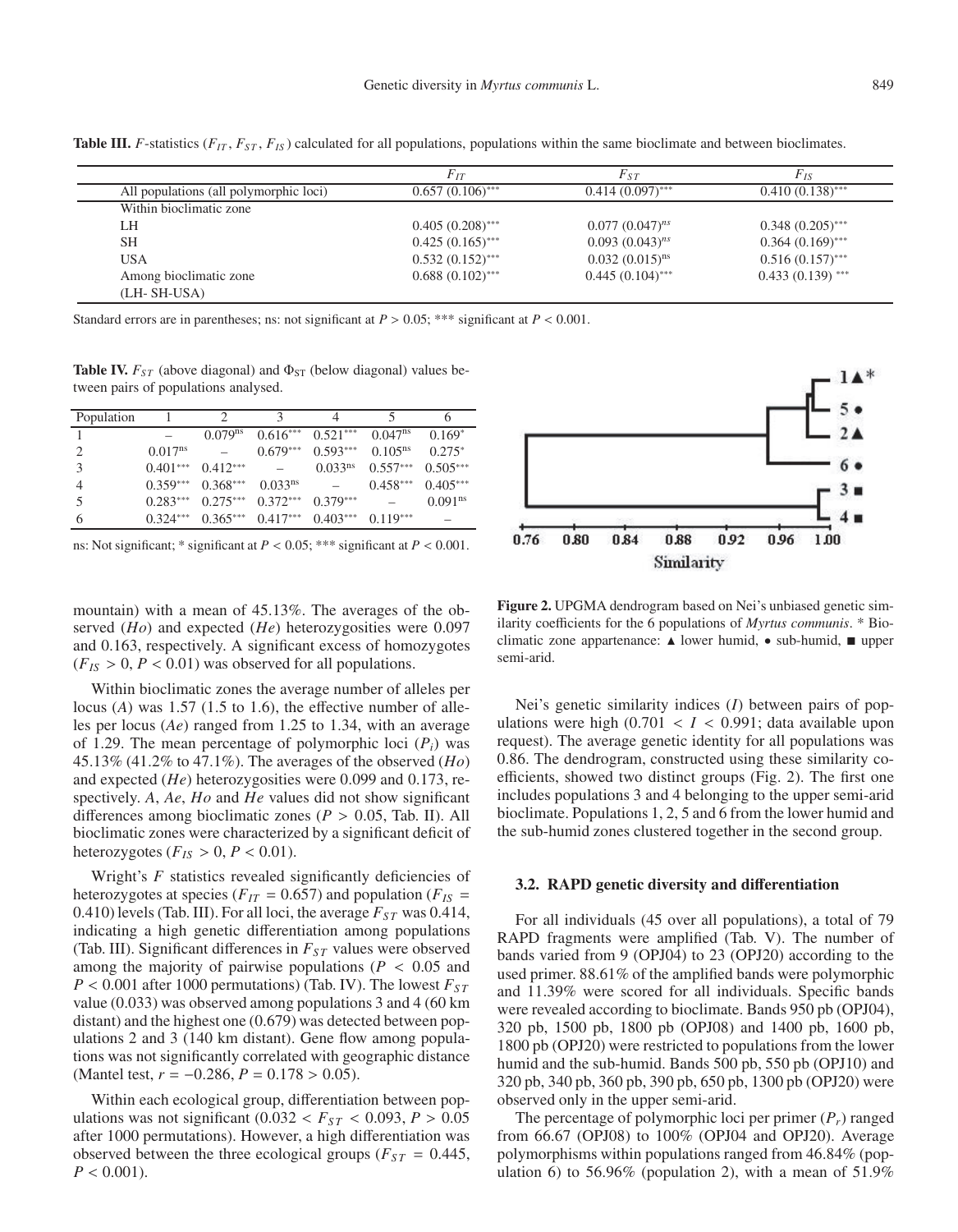#### 850 C. Messaoud et al.

| Primer       | Sequence                                        | Polymorphic bands | Total bands | $P_{r}\%$ |
|--------------|-------------------------------------------------|-------------------|-------------|-----------|
| OPJ04        | 5'CCGAACACGG3'                                  |                   |             | 100       |
| OPJ08        | 5'CATACCGTGG3                                   | 10                |             | 66.67     |
| OPJ10        | 5'AAGCCCGAGG3'                                  |                   | 20          | 85        |
| OPJ12        | 5'GTCCCGTGGT3'                                  |                   |             | 91.67     |
| <b>OPJ20</b> | 5'AAGCGGCCTC3'                                  | 23                | 23          | 100       |
|              | Total bands and percentage of polymorphic bands | 70                | 79          | 88.61     |

**Table V.** Selected RAPD primers, number of polymorphic bands and percentages of polymorphic loci (*Pr*%) per primer.

**Table VI.** Nested analysis of molecular variance (AMOVA) for the 45 individuals sampled from the 6 populations.

| Source of variation                        | u.i. | M.s.  | Variance | % of total variance | $\Phi$ -statistics     |
|--------------------------------------------|------|-------|----------|---------------------|------------------------|
| Within populations                         | 39   | 0.098 | 0.0985   | 63.57***            | $\Phi_{ST} = 0.364***$ |
| Among populations within bioclimatic zones |      | 0.148 | 0.0067   | $4.32*$             | $\Phi_{SC} = 0.064^*$  |
| Among bioclimatic zones                    |      | 0.895 | 0.0497   | $32.11***$          | $\Phi_{CT} = 0.321***$ |

d.f.: Degree of freedom. M.s.: Mean squared. \* Significant at *P* < 0.05, \*\*\* significant at *P* < 0.001 (after 1000 permutations).

(Tab. II). Shannon's diversity index (*H* ) for all populations was  $0.462 (0.422 < H' < 0.523)$  and its average within ecological groups was 0.521. Populations from the sub-humid bioclimate showed the highest  $P_r$  (64.56%) and  $H'$  (0.553) values (Tab. II). Differences for *H'* among bioclimatic zones were not significantly different (ANOVA test,  $P = 0.69$ ) 0.05).

Pairwise  $\Phi_{ST}$  values calculated from AMOVA ranged from 0.017 (populations 1-2, 60 km distant) and 0.417 (populations 3-6, 102 km distant) (Tab. IV). Pairwise comparison of  $\Phi_{ST}$ values were all significant  $(P < 0.001)$  except among populations 1 and 2 (60 km distant) and populations 3 and 4 (60 km distant). A significant differentiation was observed among populations ( $\Phi_{ST} = 0.364$ ,  $P < 0.001$ ) or among ecological groups ( $\Phi_{CT} = 0.321$ ,  $P < 0.001$ ). The Mantel test showed that gene flow and populations geographic distance were significantly correlated ( $r = -0.63$ ,  $P = 0.018 < 0.05$ ), indicating an isolation by distance. The differentiation among populations within ecological groups was also significant ( $\Phi_{SC} = 0.064$ ,  $P < 0.05$ ).

AMOVA revealed that 63.57% of the total variation occurred within populations (Tab. VI). Variation among populations belonging to the same bioclimatic zone was lower (4.32%) than that among the three ecological groups  $(32.11\%).$ 

Nei and Li's similarity coefficients (*S* ) between individuals were substantial  $(0.407 < S < 0.911)$  and the average genetic identity was 0.653. The UPGMA dendrogram showed three distinct groups (Fig. 3). Within each group, populations clustered according to their bioclimatic and geographic locations.

## **3.3. Combined isozyme and RAPD data analysis**

The UPGMA cluster, established on the basis of the combination of isozyme and RAPD data, showed three population groups corresponding to their bioclimatic zone appartenance (Fig. 4). The cluster is comparable to that constructed through RAPD data.

Kendall's rank test performed on Shannon's diversity index (*H* ) and gene diversity (*He*) matrices was not significant  $(\tau = -0.333, P = 0.348)$ . However, a significant positive correlation was scored between  $\Phi_{ST}$  based on RAPD and  $F_{ST}$ based on isozymes ( $r = 0.778$ ,  $P = 0.0027 < 0.05$ ).

# **4. DISCUSSION**

Tunisian *Myrtus communis* showed a high genetic variation within populations as estimated by both isozymic and RAPD markers. The high level of genetic variation could be explained by the species outcrossing breeding system and the persistence of multiple individuals through generations issued from large populations before fragmentation [22, 57]. With RAPD markers, the observed genetic diversity was higher than that revealed by isozymes, as it has been reported in previous studies [3, 39, 46]. Differences could be attributed to (i) the inability of isozymes to detect variations that do not modify (or modify slightly) the amino-acids sequence, (ii) the high rate of mutation detected by RAPDs in both coding and noncoding genes  $[1, 55]$ .

Isozyme data have revealed that the observed heterozygosity was lower than that expected under Hardy-Weinberg equilibrium. The deficit of heterozygotes was more important for populations belonging to the upper semi-arid bioclimate. The low size of these populations and the low rate of regenerated individuals from seeds are the main factors contributing to the deficiency of heterozygosity. This may lead to an increasing genetic drift [48].

A high genetic differentiation among populations and ecological groups was revealed either with isozymes and RAPDs. This differentiation might be the consequence of population isolation due to habitat destruction started since the last few decades [36,43]. Nevertheless, in this work, only RAPD markers showed an effect of isolation by distance in comparison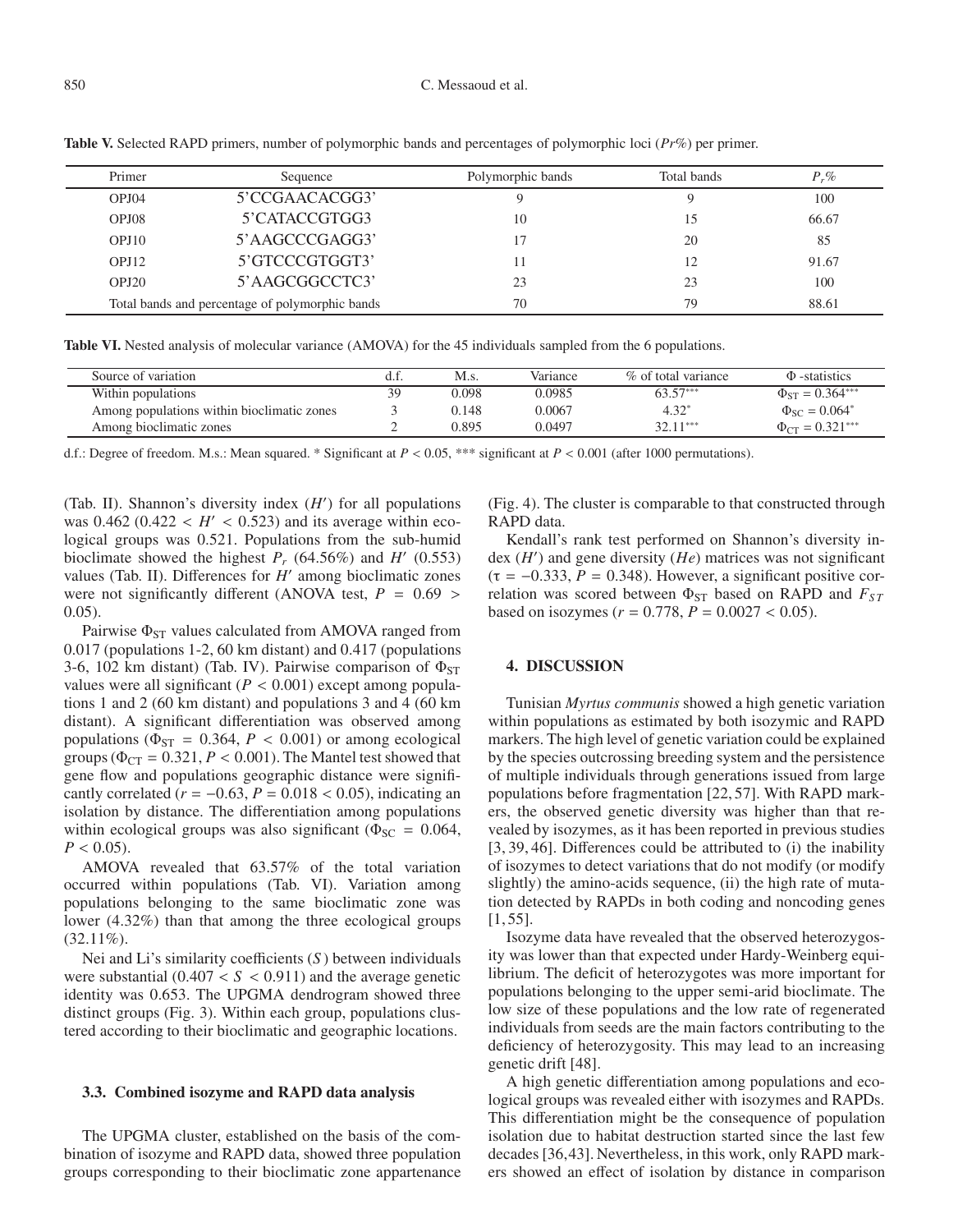





0.64

**Figure 4.** Dendrogram generated by genetic similarity between populations based on combined allele and RAPD band frequencies. \* Population bioclimatic zone appartenance: Alower humid, • subhumid, ■ upper semi-arid.

with isozymes, although our previous study on 17 populations using isozymic markers has revealed a pattern of geographic isolation [32]. Thus, RAPD markers are more able than isozymes to reveal a more accurate effect of isolation by distance when population number is low [48].

Molecular ( $\Phi_{ST}$ ) and isozyme ( $F_{ST}$ ) differentiation indices are significantly correlated ( $r = 0.778$ ,  $P < 0.05$ ). The correlation between the two data sets suggests that the variation of the two markers may result from parallel evolutionary forces. However, RAPD markers revealed more bioclimatic differentiation than allozyme traits. These results differed from earlier polymorphism studies performed on fragmented populations of perennial species [30,40,55]. However, differentiation based on allozymes could be similar or higher than that based on RAPDs [3, 25], this may be attributed to (i) the higher number of analysed individuals per population in allozyme data that allows to an increasing allozyme differentiation [40], (ii) the dominance of RAPD markers, their biallelism and the interpretation of allele frequencies indirectly from RAPD phenotypes.

According to our estimates of genetic variation analysed by isozymes and RAPDs, the species showed a high genetic diversity within rather than among populations as it has been reported for outcrossing species [16, 22]. So, efficient ex situ conservation programs may be mainly based on sampling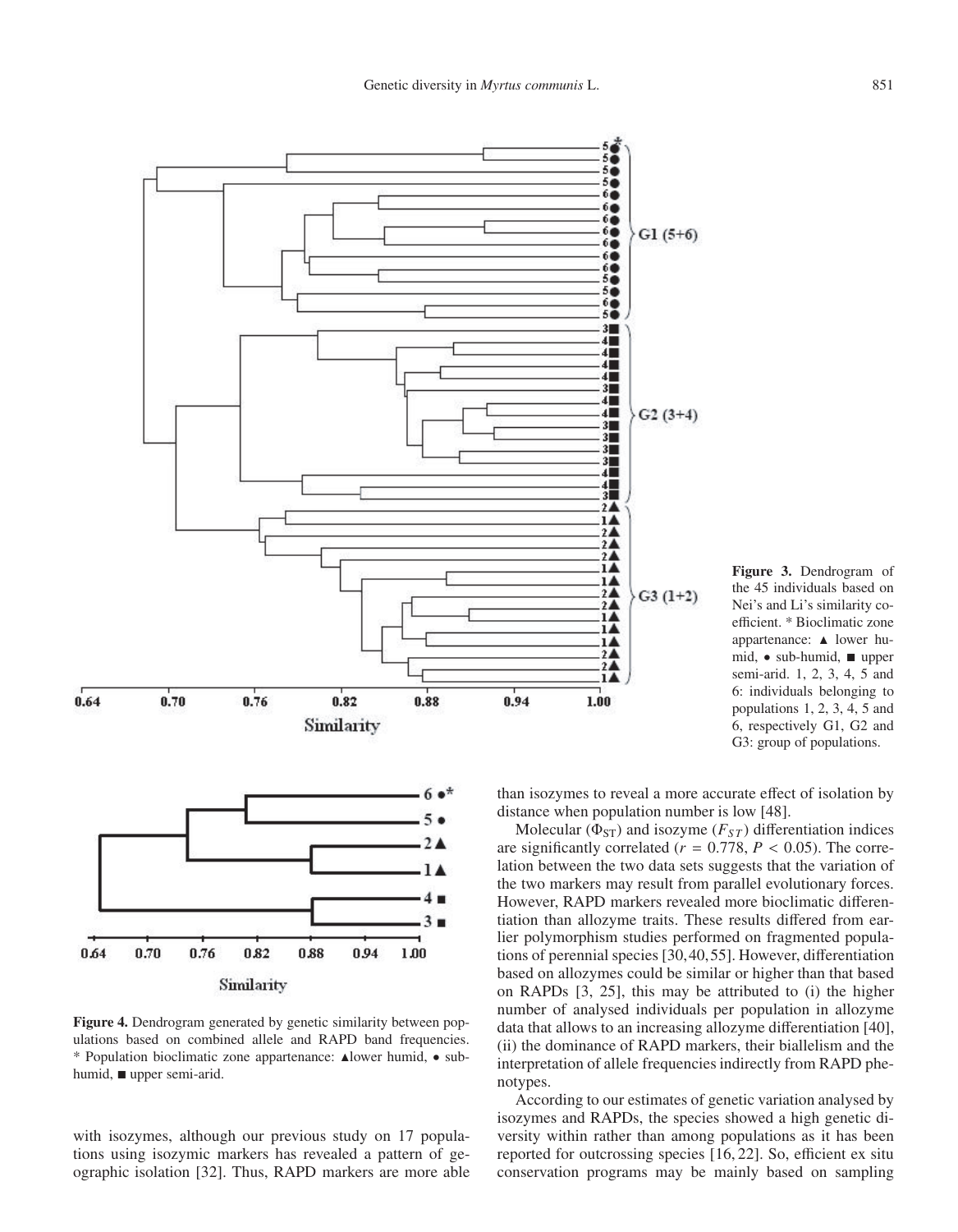individuals within populations intensively, in each ecological group, to catch the greatest gene diversity revealed by both methods. In situ conservation of populations should be conducted jointly with the restoration of biotopes. Favor artificial gene flow through transplantation between sites would be avoided. This could lead to a decreased fitness, disruption of locally adapted gene combinations and reduction of local variation [11, 14].

The divergent allele frequencies and particular alleles observed by both methods according to bioclimate call to appropriate preservation management. Populations of the subhumid, containing relatively high level of heterozygosity and sharing rare alleles, should be preserved first. Populations of the upper semi-arid were less genetically different. They should be protected mainly by valuable defence favouring individual regeneration. They are located at the South limit range of the species distributing area. Their low size could decrease their fitness through inbreeding depression. However, they showed specific alleles which could be related to local environment adaptation. So, conservation decisions about these populations should include additional adaptative parameters (morphological, physiological and edaphic characters).

**Acknowledgements:** The authors thank the Tunisian Ministry of Scientific Research and Technology and the National Institute of Applied Science and Technology for their financial support (Research grant 99/UR/09-10). The authors are also grateful to Professor Zaatour Nejib for helpful comments on earlier versions of the manuscript.

## **REFERENCES**

- [1] Aagaard J.E., Krutovskii K.V., Strauss S.H., RAPDs and allozymes exhibit similar levels of diversity and differentiation among populations and races of Douglas-fir, Heredity 81 (1998) 69–78.
- [2] Agrimonti C., Bianchi R., Bianchi A. Ballero M., Poli F., Marmiroli N., Understanding biological conservation strategies: a molecular genetic approach to the case of myrtle (*Myrtus communis* L.) in two Italian regions: Sardinia and Calabria, Conserv. Genet. 8 (2007) 385–396.
- [3] Bartish I.V., Garkava L.P., Rumpunen K., Nybom H., Phylogenetic relationships and differentiation among and within populations of *Chaenomeles* Lindl. (Rosaceae) estimated with RAPDs and isozymes, Theor. Appl. Genet. 101 (2000) 554–563.
- [4] Baskin C.C., Baskin J.M., Seeds ecology, biogeography and evolution of dormancy and germination, Academic Press, London, 1998.
- [5] Baytop T., Therapy with Medicinal Plants in Turkey Past and Present, 2nd ed., Nobel Publishers, Istanbul, 1999.
- [6] Bonnet E., de Peer Y.V., zt: a software tool for simple and partial Mantel tests, J. Stat. Soft. 7 (2002) 1–12.
- [7] Clegg M.T., Allard R.W., Viability versus fecundity selection in the slender wild oat, *Avena barbata* L., Science 181 (1973) 667–668.
- [8] Crawford D.J., Archibald J.K., Santos-Guerra A., Mort M.E., Allozyme diversity within and divergence among species of *Tolpis* (Asteraceae-Lactuceae) in the Canary Islands: systematic, evolutionary, and biogeographical implications, Am. J. Bot. 93 (2006) 656–664.
- [9] Duke J.A., CRC Handbook of medicinal herbs, CRC Press, Boca Raton, Florida, 1988.
- [10] Elfellah M.S., Akhter M.H., Khan M.T., Anti-hyperglycaemic effect of an extract of *Myrtus communis* in streptozotocin induced diabetes in mice, J. Ethnopharmacol. 11 (1984) 275–281.
- [11] Ellstrand N.C., Elam D.R., Population genetic consequences of small population size: implications for plant conservation, Annu. Rev. Ecol. Syst. 24 (1993) 217–242.
- [12] Emberger L., Une classification biogéographique des climats, Recherches et Travaux des Laboratoires de Géologie, Botanique et Zoologie, Faculté des Sciences Montpellier 7 (1966) 1–43.
- [13] Excoffier L., Smouse P.E., Quattro J.M., Analysis of molecular variance inferred from metric distances among DNA haplotypes: application to human mitochondrial DNA restriction data, Genetics 131 (1992) 479–491.
- [14] Fahselt D. The dangers of transplantation as a conservation technique, Nat. Areas J. 8 (1988) 238–244.
- [15] Flamini G., Cioni P.L., Morelli I., Maccioni S., Baldini R., Phytochemical typologies in some populations of *Myrtus communis* L. on Caprione Promontory (East Liguria, Italy), Food Chem. 85 (2004) 599–604.
- [16] Fournier N., Rigling A., Dobbertin M., Gugerli F., Faible différenciation génétique, à partir d'amplification aléatoire d'ADN polymorphe (RAPD), entre les types de pin sylvestre (*Pinus sylvestris* L.) d'altitude et de plaine dans les Alpes à climat continental, Ann. For. Sci. 63 (2006) 431–439.
- [17] Frankel O.H., Brown A.H.D., Burdon J.J., The conservation of plant biodiversity, Cambridge University Press, Cambridge, 1995.
- [18] Gérard P.R., Fernandez-M. J.F, Bertolino .P, Dufour J., Raquin C., Frascaria-Lacoste N., New insights in the recognition of the European ash species *Fraxinus excelsior* L. and *Fraxinus angustifolia* Vahl as useful tools for forest management, Ann. For. Sci. 63 (2006) 733–738.
- [19] Godt M.J.W., Walker J., Hamrick J.L., Allozyme diversity in *Macbridea alba* (Lamiaceae), an endemic Florida Mint, J. Hered. 95 (2004) 244–249.
- [20] Goodman M.M., Stuber C.W., Lee C.N., Johnson F.M., Genetic control of malate dehydrogenase isozymes in maize, Genetics 94 (1980) 153–158.
- [21] Goudet J., FSTAT (version 2.9.3) a program to estimate and test gene diversities and fixation indices (2001) http://www.unil.ch/izea/softwares/fstat.html.
- [22] Hamrick J.L., Godt M.J.W., Allozyme diversity in plant species, in: Brown A.H.D., Clegg M.T., Kahler A.L., Weir B.S. (Eds.) Plant population genetics, breeding and genetic resources, Sunderland, MA: Sinauer Associates, 1989, pp. 43–63.
- [23] Heider B., Andersson M.S., Schultze-Kraft R., RAPD variation among North Vietnamese *Flemingia macrophylla* (Willd.) Kuntze ex Merr. accessions, Biodivers. Conserv. 16 (2007) 1617–1631.
- [24] Huff D.R., Peakall R., Smouse P.E., RAPD variation within and among natural populations of outcrossing buffalograss (*Buchloë dactyloides* (Nutt.) Engelm), Theor. Appl. Genet. 86 (1993) 927– 934.
- [25] Isabel N., Beaulieu J., Bousquet J., Complete congruence between gene diversity estimates derived from genotypic data at enzyme and random amplified polymorphic DNA loci in black spruce, Proc. Natl. Acad. Sci. USA 92 (1995) 6369–6373.
- [26] Karl S.A., Avise J.C., Balancing selection at allozyme loci in oysters: implications from nuclear RFLPs, Science 256 (1992) 100– 102.
- [27] Kovach W.L., A Multivariate Statistical Package for Windows, version 3.1., Kovach Computing Services, Pentraeth, UK, 1999.
- [28] Lee S.W., Ledig F.T., Johnson D.R., Genetic variation at allozyme and RAPD markers in *Pinus longaeva* (Pinaceae) of the White Mountains, California, Am. J. Bot. 89 (2002) 566–577.